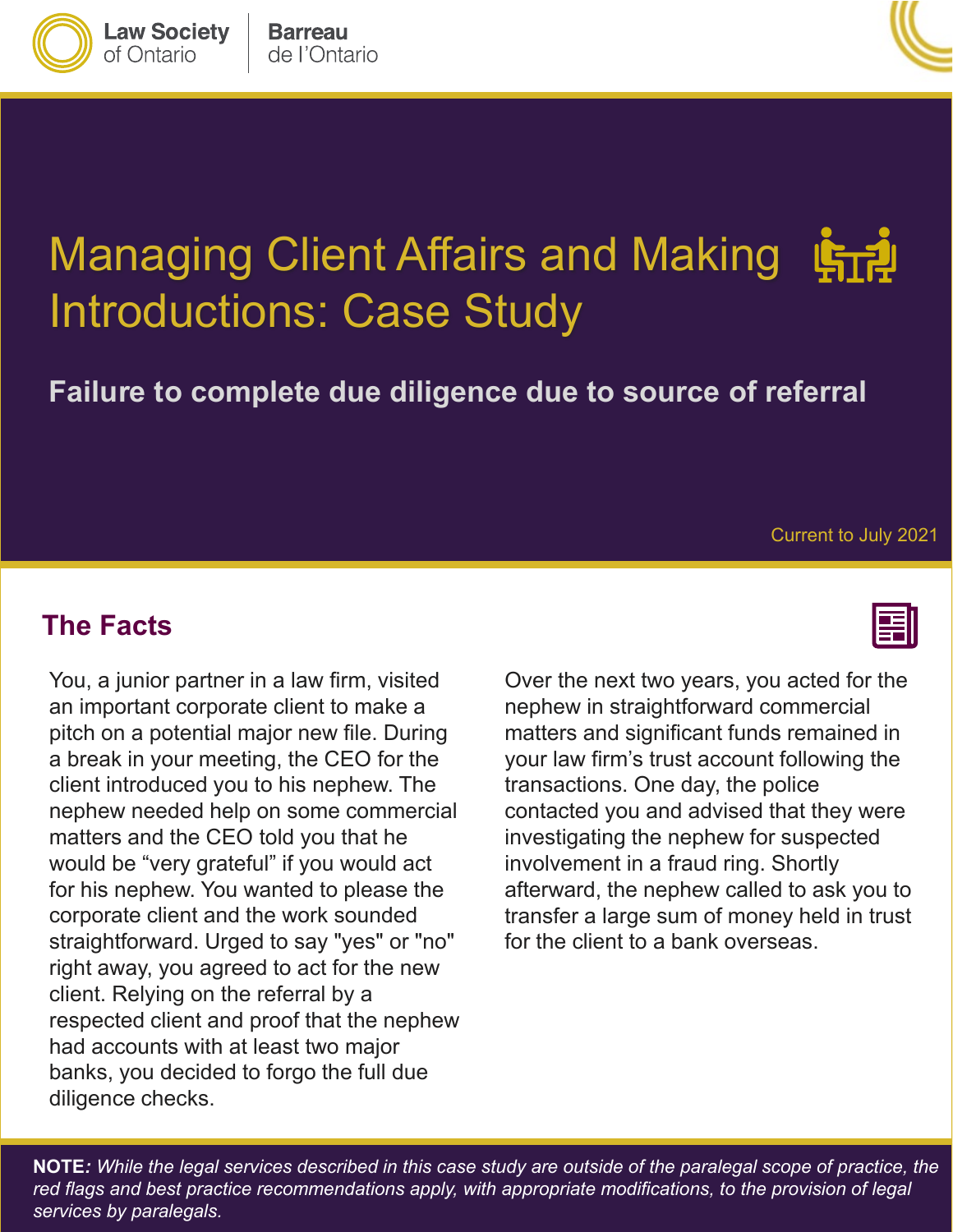### **Red Flags**





# **What Should You Do?**



You must also ensure that you understand and comply with the Law Society's trust account requirements:

- Only hold funds directly related to your provision of legal services in your trust • account (see r. 3.2-7.3 of the *[Rules of Professional Conduct](https://lso.ca/about-lso/legislation-rules/rules-of-professional-conduct) (Rules)*).
- • You must disburse funds held in trust for the client as soon as practicable following completion of the related legal services (see, r. 3.5-6 of the *[Rules](https://lso.ca/about-lso/legislation-rules/rules-of-professional-conduct)* and [By-Law 9](https://www.lso.ca/about-lso/legislation-rules/by-laws/by-law-9))